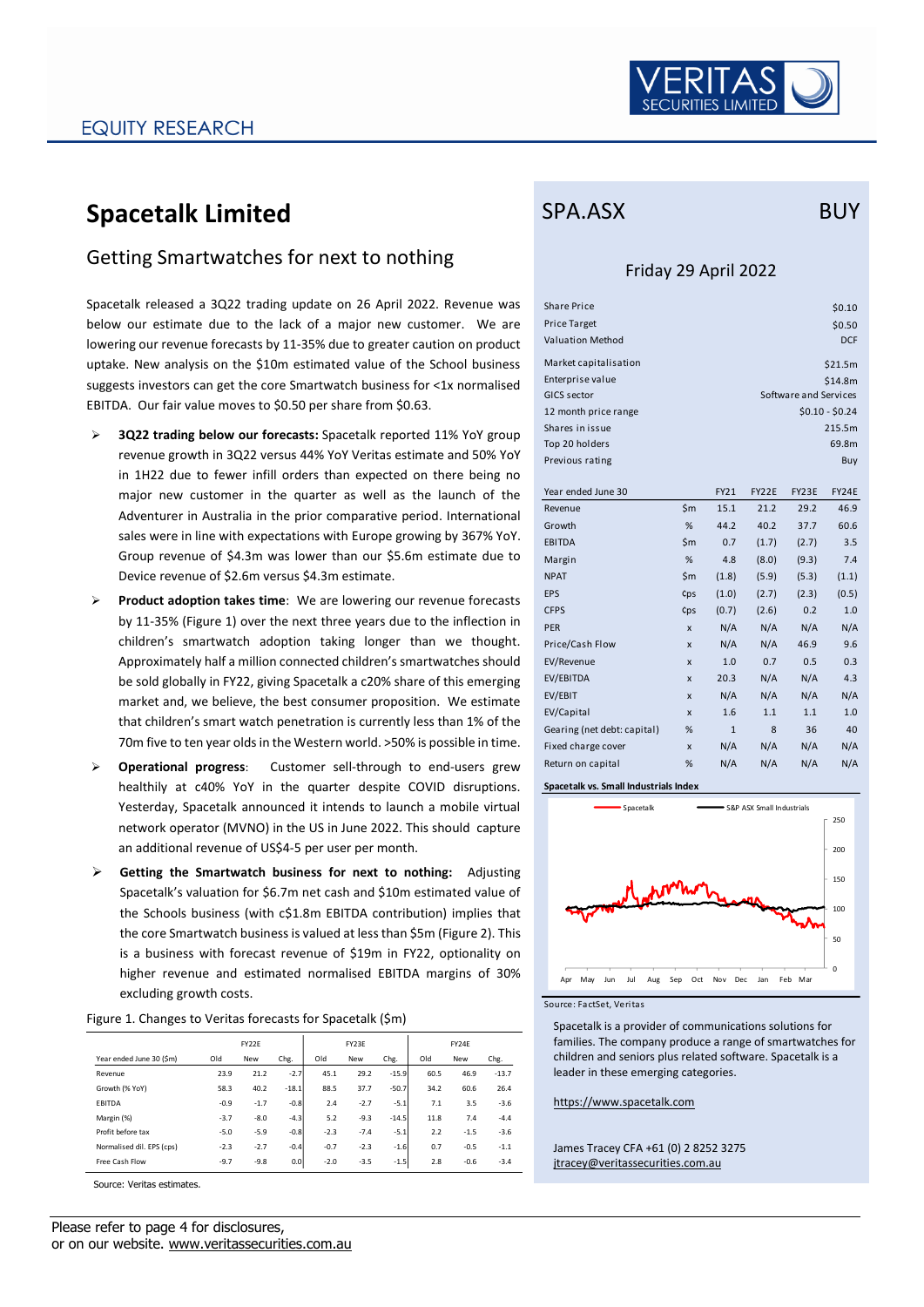### **EQUITY RESEARCH**



#### **Spacetalk Share Price: \$0.10 ps**

| Financial Performance (A\$m)                                      |             |                                |             |              |                  |              | <b>Valuation Metrics</b>                           |             |             |             |                |              |
|-------------------------------------------------------------------|-------------|--------------------------------|-------------|--------------|------------------|--------------|----------------------------------------------------|-------------|-------------|-------------|----------------|--------------|
| Year ended June 30                                                | <b>FY19</b> | <b>FY20</b>                    | <b>FY21</b> | <b>FY22E</b> | FY23E            | <b>FY24E</b> | Price Target (ps)                                  |             |             |             |                | \$0.50       |
| Revenue                                                           | 7.1         | 10.5                           | 15.1        | 21.2         | 29.2             | 46.9         | Share Price (ps)                                   |             |             |             |                | \$0.10       |
| Cost of sales                                                     | (1.9)       | (3.0)                          | (5.8)       | (8.8)        | (14.0)           | (23.9)       | FY22E EV/Sales (x)                                 |             |             |             |                | 0.7          |
| <b>Gross profit</b>                                               | 5.2         | 7.4                            | 9.4         | 12.4         | 15.2             | 23.0         | Implied FY22 EV/Sales (x)                          |             |             |             |                | 4.7          |
| Operating costs                                                   | (5.5)       | (7.6)                          | (8.3)       | (13.6)       | (16.9)           | (18.5)       | Implied FY23 EV/Sales (x)                          |             |             |             |                | 3.4          |
| Share based payments                                              | (3.4)       | (2.5)                          | (0.4)       | (0.5)        | (1.0)            | (1.0)        | Market Capitalisation (A\$m)                       |             |             |             |                | 21.5         |
| <b>Normalised EBITDA</b>                                          | (3.6)       | (2.7)                          | 0.7         | (1.7)        | (2.7)            | 3.5          | Enterprise Value (A\$m)                            |             |             |             |                | 14.8         |
| Depreciation and amortisation                                     | (2.0)       | (2.5)                          | (3.0)       | (3.7)        | (4.2)            | (4.5)        | Shares in issue (m)                                |             |             |             |                | 215.5        |
| <b>Normalised EBIT</b>                                            | (5.6)       | (5.1)                          | (2.3)       | (5.4)        | (6.9)            | (1.0)        |                                                    |             |             |             |                |              |
| Associate income<br>Net interest                                  | 0.0         | 0.0                            | 0.0         | 0.0          | 0.0              | 0.0          | <b>Valuation Multiples</b><br>Year ended June      | <b>FY19</b> | <b>FY20</b> | FY21        | FY22E          | FY23E        |
|                                                                   | (0.0)       | (0.1)                          | (0.2)       | (0.5)        | (0.5)            | (0.5)        |                                                    |             |             |             |                |              |
| <b>Normalised Pre-tax Profit</b>                                  | (5.6)       | (5.3)                          | (2.4)       | (5.9)        | (7.4)            | (1.5)        | P/E(x)                                             | N/A         | N/A<br>15.0 | N/A         | N/A            | N/A          |
| Normalised tax                                                    | 1.0<br>0.0  | 1.0<br>0.0                     | 0.7<br>0.0  | 0.0<br>0.0   | 2.0<br>0.0       | 0.4<br>0.0   | Price/Cash Flow (x)                                | N/A<br>2.1  | 1.4         | N/A<br>1.0  | N/A<br>0.7     | 46.9<br>0.5  |
| Profit attributable to minorities<br>Normalised profit to holders | (4.7)       | (4.3)                          | (1.8)       | (5.9)        | (5.3)            | (1.1)        | EV/Revenue (x)<br>EV/EBITDA (x)                    | N/A         | N/A         | 20.3        | N/A            | N/A          |
| One off items (post-tax)                                          | 0.0         | 0.0                            | 0.0         | 0.0          | 0.0              | 0.0          | EV/EBIT(x)                                         | N/A         | N/A         | N/A         | N/A            | N/A          |
| <b>Reported profit to holders</b>                                 | (4.7)       | (4.3)                          | (1.8)       | (5.9)        | (5.3)            | (1.1)        | Equity FCF yield (%)                               | $-12.8$     | $-10.2$     | -19.6       | $-45.3$        | $-16.4$      |
|                                                                   |             |                                |             |              |                  |              |                                                    | 0.0         | 0.0         |             |                | 0.0          |
| Cash Flow Statement (A\$m)                                        |             |                                |             |              |                  |              | Dividend yield (%)<br>EV/capital (x)               | 3.4         | 2.8         | 0.0<br>1.6  | 0.0<br>$1.1\,$ | 1.1          |
| Year ended June 30                                                | <b>FY19</b> | <b>FY20</b>                    | <b>FY21</b> | <b>FY22E</b> | FY23E            | FY24E        | Price to book value (x)                            | 2.6         | 1.7         | 1.9         | 1.7            | 2.7          |
|                                                                   |             |                                | 0.7         |              |                  |              |                                                    |             |             |             |                |              |
| <b>Normalised EBITDA</b>                                          | (3.6)       | (2.7)                          |             | (1.7)        | (2.7)            | 3.5          |                                                    |             |             |             |                |              |
| Non cash items                                                    | 3.4         | 2.5                            | 0.4         | 0.5          | 1.0              | 1.0          | Per Share Data                                     |             |             |             |                |              |
| Cash net interest                                                 | (0.0)       | (0.1)                          | (0.3)       | (0.5)        | (0.5)            | (0.5)        | Year ended June 30<br>EPS diluted - adjusted (¢ps) | <b>FY19</b> | <b>FY20</b> | <b>FY21</b> | FY22E          | FY23E        |
| Cash tax (paid)/received                                          | 0.6         | 1.0                            | 0.7         | 0.0          | 2.0              | 0.4          |                                                    | (3.69)      | (3.03)      | (1.01)      | (2.68)         | (2.29)       |
| Working capital/other                                             | (0.9)       | 0.3                            | (2.7)       | (4.0)        | 0.7              | (1.9)        | EPS diluted (Cps)                                  | (3.69)      | (3.03)      | (1.01)      | (2.68)         | (2.29)       |
| <b>Operating Cash Flow</b>                                        | (0.5)       | 0.9                            | (1.2)       | (5.7)        | 0.5              | 2.4          | Cash flow per share (Cps)                          | (0.4)       | 0.7         | (0.7)       | (2.6)          | 0.2          |
| Capex                                                             | (2.2)       | (3.1)                          | (3.0)       | (4.0)        | (4.0)            | (3.0)        | Free cash flow per share (Cps)                     | (2.2)       | (1.6)       | (2.4)       | (4.5)          | (1.5)        |
| <b>Free Cash Flow</b>                                             | (2.8)       | (2.2)                          | (4.2)       | (9.8)        | (3.5)            | (0.6)        | Cash (¢ps)                                         | 1.3         | 2.2         | 2.4         | 2.4            | 0.6          |
| Disposals/Acquisitions                                            | 0.0         | 0.0                            | 0.0         | 0.0          | 0.0              | 0.0          | Net assets (Cps)                                   | 3.8         | 5.9         | 5.3         | 6.0            | 3.7          |
| Dividends paid                                                    | 0.0         | 0.0                            | 0.0         | 0.0          | 0.0              | 0.0          | DPS (¢ps)                                          | 0.0         | 0.0         | 0.0         | 0.0            | 0.0          |
| Equity raised/buybacks                                            | 0.5         | 5.2                            | 2.5         | 9.0          | 0.0              | 0.0          | Franking (%)                                       | 0.0         | 0.0         | 0.0         | 0.0            | 0.0          |
| Borrowings/(debt repayment)                                       | 1.3         | (1.3)                          | 3.0         | 2.0          | 0.0              | 0.0          | Shares on issue - avg. basic (m)                   | 121         | 138         | 164         | 200            | 215          |
| Other inc. finance leases                                         | 0.0         | (0.2)                          | (0.2)       | (0.2)        | (0.2)            | (0.2)        | Shares on issue - avg. diluted (m)                 | 127         | 141         | 175         | 218            | 233          |
| Net increase/(decrease) cash                                      | (1.0)       | 1.5                            | 1.0         | $1.0\,$      | (3.8)            | (0.8)        |                                                    |             |             |             |                |              |
| Cash at beginning                                                 | 2.6         | 1.6                            | 3.2         | 4.2          | 5.2              | 1.4          | Segmental Revenue (\$Am)                           |             |             |             |                |              |
| Cash at end (including bank deposits)                             | 1.6         | 3.2                            | 4.2         | 5.2          | 1.4              | 0.6          | Year ended June 30                                 | <b>FY19</b> | <b>FY20</b> | FY21        | FY22E          | <b>FY23E</b> |
|                                                                   |             |                                |             |              |                  |              | App ARR                                            | 0.8         | 1.5         | 2.8         | 4.0            | 6.0          |
| Balance Sheet (A\$m)                                              |             |                                |             |              |                  |              | App revenue                                        | 0.4         | 1.2         | 2.2         | 3.3            | 4.9          |
| Year ended June 30                                                | <b>FY19</b> | <b>FY20</b>                    | FY21        | <b>FY22E</b> | FY23E            | FY24E        | Device revenue                                     | 4.2         | 6.5         | 10.6        | 15.8           | 22.2         |
| Cash and cash equivalents                                         | 1.6         | 3.2                            | 4.2         | 5.2          | 1.4              | 0.6          | SpaceTalk revenue                                  | 4.6         | 7.7         | 12.8        | 19.1           | 27.1         |
| Trade and other receivables                                       | 0.8         | 1.0                            | 2.2         | 6.5          | 6.0              | 8.3          | MGM schools revenue                                | 2.2         | 2.7         | 2.2         | 2.1            | 2.1          |
| Inventories                                                       | 1.2         | 1.0                            | 1.7         | 2.4          | 3.4              | 5.4          | <b>Trading revenue</b>                             | 6.8         | 10.4        | 15.0        | 21.2           | 29.2         |
| Other current assets                                              | 1.0         | 1.1                            | 2.8         | 2.8          | 2.8              | 2.8          | Grants & other income                              | 0.3         | 0.1         | 0.1         | 0.0            | 0.0          |
| <b>Current assets</b>                                             | 4.7         | 6.3                            | 10.9        | 16.9         | 13.5             | 17.0         | Revenue                                            | 7.1         | 10.5        | 15.1        | 21.2           | 29.2         |
| Plant and equipment                                               | 0.2         | 0.2                            | 0.2         | 0.2          | 0.2              | 0.3          |                                                    |             |             |             |                |              |
| Intangible assets                                                 | 2.8         | 3.7                            | 3.9         | 4.5          | 4.6              | 3.4          | Segmental Revenue Growth (% YoY)                   |             |             |             |                |              |
| Right of use                                                      | 0.0         | 0.1                            | 0.3         | 0.3          | 0.3              | 0.3          | Year ended June 30                                 | FY19        | <b>FY20</b> | <b>FY21</b> | FY22E          | FY23E        |
| Deferred tax assets                                               | 0.0         | 0.5                            | 0.7         | 0.7          | 0.7              | 0.7          | App ARR growth                                     | N/A         | 87.5        | 86.7        | 44.5           | 47.1         |
| Non current assets                                                | 3.0         | 4.5                            | 5.1         | 5.7          | 5.8              | 4.7          | App revenue growth                                 | N/A         | 180.0       | 79.3        | 52.3           | 49.3         |
| Assets                                                            | 7.7         | 10.7                           | 16.0        | 22.6         | 19.4             | 21.7         | Device revenue growth                              | 836.5       | 53.8        | 63.8        | 49.2           | 40.4         |
| Trade and other payables                                          | 1.3         | 2.1                            | 1.9         | 2.9          | 4.0              | 6.4          | Spacetalk revenue growth                           | 931.9       | 65.4        | 66.2        | 49.7           | 41.9         |
| Provisions                                                        | 0.3         | 0.2                            | 0.4         | 0.4          | 0.4              | 0.4          | MGM schools revenue growth                         | (1.9)       | 25.1        | (18.1)      | (6.5)          | 0.0          |
| Borrowings & leases                                               | 0.0         | 0.1                            | 0.2         | 0.2          | 0.2              | 0.2          | <b>Trading revenue growth</b>                      | 154.5       | 52.5        | 44.0        | 41.3           | 37.7         |
| Income tax liability                                              | 0.0         | 0.0                            | 0.1         | 0.1          | 0.1              | 0.1          | Revenue growth                                     | 160.3       | 46.8        | 44.2        | 40.2           | 37.7         |
| <b>Current liabilities</b>                                        | 1.6         | 2.4                            | 2.6         | 3.6          | 4.7              | 7.1          |                                                    |             |             |             |                |              |
| Borrowings                                                        | 1.3         | 0.0                            | 4.1         | 6.1          | 6.1              | 6.1          | Performance Ratios (%)                             |             |             |             |                |              |
| Deferred tax liabilities                                          | 0.0         | 0.0                            | 0.0         | 0.0          | 0.0              | 0.0          | Year ended June 30                                 | <b>FY19</b> | <b>FY20</b> | FY21        | FY22E          | FY23E        |
| Non current liabilities                                           | 1.3         | 0.0                            | 4.1         | $6.1\,$      | 6.1              | $6.1$        | Gross margin                                       | 73.1        | 70.9        | 61.9        | 58.5           | 52.0         |
| <b>Total liabilities</b>                                          | 2.9         | 2.4                            | 6.7         | 9.6          | 10.7             | 13.1         | <b>EBITDA</b> margin                               | (51.0)      | (25.6)      | 4.8         | (8.0)          | (9.3)        |
| <b>Issued shares</b>                                              | 10.8        | 16.1                           | 18.7        | 28.2         | 29.2             | 30.2         | Gross debt inc. leases (\$ m)                      | 1.3         | 0.1         | 4.2         | 6.2            | 6.2          |
| Reserve options                                                   | 3.7         | 6.2                            | 6.4         | 6.4          | 6.4              | 6.4          | Net cash/(debt) (\$ m)                             | 0.4         | 3.0         | (0.1)       | (1.1)          | (4.8)        |
| Accumulated losses                                                | (9.7)       | (14.0)                         | (15.8)      | (21.6)       | (27.0)           | (28.0)       | Gearing (net debt/(cash): capital)                 | (8.7)       | (57.3)      | 0.6         | 7.5            | 35.9         |
| <b>Total equity</b>                                               | 4.8         | 8.3                            | 9.4         | 13.0         | 8.7              | 8.6          | Fixed charge cover                                 | N/A         | N/A         | N/A         | N/A            | N/A          |
|                                                                   |             |                                |             |              |                  |              | Return on capital                                  | N/A         | N/A         | N/A         | N/A            | N/A          |
| <b>Directors and Key Management Personnel</b>                     |             |                                |             |              | <b>Shares</b>    | Holding      |                                                    |             |             |             |                |              |
| Mark Fortunatow                                                   |             | Founder and Executive Chairman |             |              | 17.3m            | 8.0%         |                                                    |             |             |             |                |              |
| Martin Pretty                                                     |             | Non Executive Director         |             |              | 0.2 <sub>m</sub> | 0.1%         |                                                    |             |             |             |                |              |
| Brandon Gien                                                      |             | Non Executive Director         |             |              | 0.1 <sub>m</sub> | 0.1%         |                                                    |             |             |             |                |              |
| Saurabh Jain                                                      |             | Non Executive Director         |             |              | 0.0 <sub>m</sub> | 0.0%         |                                                    |             |             |             |                |              |
|                                                                   |             |                                |             |              |                  |              |                                                    |             |             |             |                |              |
| <b>Major Shareholders</b>                                         |             |                                |             |              | <b>Shares</b>    | Holding      |                                                    |             |             |             |                |              |
| Regal                                                             |             |                                |             |              | 26.2m            | 11.9%        |                                                    |             |             |             |                |              |
| Thorney Investment Group                                          |             |                                |             |              | 17.9m            | 8.1%         |                                                    |             |             |             |                |              |

Mark Fortunatow 17.3m 7.9% **Top 20 shareholders 69.8m 31.7%**

| <b>Spacetalk</b>                       |             |             |             |              |               |         | Share Price: \$0.10 ps             |             |             |             |              |         | Valuation: \$0.50 ps |
|----------------------------------------|-------------|-------------|-------------|--------------|---------------|---------|------------------------------------|-------------|-------------|-------------|--------------|---------|----------------------|
| Financial Performance (A\$m)           |             |             |             |              |               |         | <b>Valuation Metrics</b>           |             |             |             |              |         | Valuation            |
| Year ended June 30                     | FY19        | <b>FY20</b> | <b>FY21</b> | <b>FY22E</b> | FY23E         | FY24E   | Price Target (ps)                  |             |             |             |              | \$0.50  | 397%                 |
| Revenue                                | 7.1         | 10.5        | 15.1        | 21.2         | 29.2          | 46.9    | Share Price (ps)                   |             |             |             |              | \$0.10  |                      |
| Cost of sales                          | (1.9)       | (3.0)       | (5.8)       | (8.8)        | (14.0)        | (23.9)  | FY22E EV/Sales (x)                 |             |             |             |              | 0.7     |                      |
| <b>Gross profit</b>                    | 5.2         | 7.4         | 9.4         | 12.4         | 15.2          | 23.0    | Implied FY22 EV/Sales (x)          |             |             |             |              | 4.7     | 577%                 |
| Operating costs                        | (5.5)       | (7.6)       | (8.3)       | (13.6)       | (16.9)        | (18.5)  | Implied FY23 EV/Sales (x)          |             |             |             |              | 3.4     | 392%                 |
| Share based payments                   | (3.4)       | (2.5)       | (0.4)       | (0.5)        | (1.0)         | (1.0)   | Market Capitalisation (A\$m)       |             |             |             |              | 21.5    |                      |
| <b>Normalised EBITDA</b>               | (3.6)       | (2.7)       | 0.7         | (1.7)        | (2.7)         | 3.5     | Enterprise Value (A\$m)            |             |             |             |              | 14.8    |                      |
| Depreciation and amortisation          | (2.0)       | (2.5)       | (3.0)       | (3.7)        | (4.2)         | (4.5)   | Shares in issue (m)                |             |             |             |              | 215.5   |                      |
| <b>Normalised EBIT</b>                 | (5.6)       | (5.1)       | (2.3)       | (5.4)        | (6.9)         | (1.0)   |                                    |             |             |             |              |         |                      |
| Associate income                       | 0.0         | 0.0         | 0.0         | 0.0          | 0.0           | 0.0     | <b>Valuation Multiples</b>         |             |             |             |              |         |                      |
| Net interest                           | (0.0)       | (0.1)       | (0.2)       | (0.5)        | (0.5)         | (0.5)   | Year ended June                    | <b>FY19</b> | <b>FY20</b> | <b>FY21</b> | FY22E        | FY23E   | <b>FY24E</b>         |
| <b>Normalised Pre-tax Profit</b>       | (5.6)       | (5.3)       | (2.4)       | (5.9)        | (7.4)         | (1.5)   | P/E(x)                             | N/A         | N/A         | N/A         | N/A          | N/A     | N/A                  |
| Normalised tax                         | 1.0         | 1.0         | 0.7         | 0.0          | 2.0           | 0.4     | Price/Cash Flow (x)                | N/A         | 15.0        | N/A         | N/A          | 46.9    | 9.6                  |
| Profit attributable to minorities      | 0.0         | 0.0         | 0.0         | 0.0          | 0.0           | 0.0     | EV/Revenue (x)                     | 2.1         | 1.4         | 1.0         | 0.7          | 0.5     | 0.3                  |
| Normalised profit to holders           | (4.7)       | (4.3)       | (1.8)       | (5.9)        | (5.3)         | (1.1)   | EV/EBITDA (x)                      | N/A         | N/A         | 20.3        | N/A          | N/A     | 4.3                  |
| One off items (post-tax)               | 0.0         | 0.0         | 0.0         | 0.0          | 0.0           | 0.0     | EV/EBIT (x)                        | N/A         | N/A         | N/A         | N/A          | N/A     | N/A                  |
| <b>Reported profit to holders</b>      | (4.7)       | (4.3)       | (1.8)       | (5.9)        | (5.3)         | (1.1)   | Equity FCF yield (%)               | $-12.8$     | $-10.2$     | $-19.6$     | $-45.3$      | $-16.4$ | $-2.8$               |
|                                        |             |             |             |              |               |         | Dividend yield (%)                 | 0.0         | 0.0         | 0.0         | 0.0          | 0.0     | 0.0                  |
| Cash Flow Statement (A\$m)             |             |             |             |              |               |         | EV/capital (x)                     | 3.4         | 2.8         | 1.6         | $1.1\,$      | $1.1$   | 1.0                  |
| Year ended June 30                     | <b>FY19</b> | <b>FY20</b> | FY21        | <b>FY22E</b> | FY23E         | FY24E   | Price to book value (x)            | 2.6         | 1.7         | 1.9         | 1.7          | 2.7     | 2.7                  |
| <b>Normalised EBITDA</b>               | (3.6)       | (2.7)       | 0.7         | (1.7)        | (2.7)         | 3.5     |                                    |             |             |             |              |         |                      |
| Non cash items                         | 3.4         | 2.5         | 0.4         | 0.5          | 1.0           | 1.0     | Per Share Data                     |             |             |             |              |         |                      |
| Cash net interest                      | (0.0)       | (0.1)       | (0.3)       | (0.5)        | (0.5)         | (0.5)   | Year ended June 30                 | <b>FY19</b> | <b>FY20</b> | <b>FY21</b> | <b>FY22E</b> | FY23E   | <b>FY24E</b>         |
| Cash tax (paid)/received               | 0.6         | 1.0         | 0.7         | 0.0          | 2.0           | 0.4     | EPS diluted - adjusted (¢ps)       | (3.69)      | (3.03)      | (1.01)      | (2.68)       | (2.29)  | (0.46)               |
| Working capital/other                  |             | 0.3         | (2.7)       | (4.0)        | 0.7           |         | EPS diluted (Cps)                  |             | (3.03)      |             | (2.68)       |         |                      |
|                                        | (0.9)       |             |             |              |               | (1.9)   |                                    | (3.69)      |             | (1.01)      |              | (2.29)  | (0.46)               |
| <b>Operating Cash Flow</b>             | (0.5)       | 0.9         | (1.2)       | (5.7)        | 0.5           | 2.4     | Cash flow per share (¢ps)          | (0.4)       | 0.7         | (0.7)       | (2.6)        | 0.2     | 1.0                  |
| Capex                                  | (2.2)       | (3.1)       | (3.0)       | (4.0)        | (4.0)         | (3.0)   | Free cash flow per share (¢ps)     | (2.2)       | (1.6)       | (2.4)       | (4.5)        | (1.5)   | (0.3)                |
| <b>Free Cash Flow</b>                  | (2.8)       | (2.2)       | (4.2)       | (9.8)        | (3.5)         | (0.6)   | Cash (¢ps)                         | 1.3         | 2.2         | 2.4         | 2.4          | 0.6     | 0.2                  |
| Disposals/Acquisitions                 | 0.0         | 0.0         | 0.0         | 0.0          | 0.0           | 0.0     | Net assets (Cps)                   | 3.8         | 5.9         | 5.3         | 6.0          | 3.7     | 3.7                  |
| Dividends paid                         | 0.0         | 0.0         | 0.0         | 0.0          | 0.0           | 0.0     | DPS (Cps)                          | 0.0         | 0.0         | 0.0         | 0.0          | 0.0     | 0.0                  |
| Equity raised/buybacks                 | 0.5         | 5.2         | 2.5         | 9.0          | 0.0           | 0.0     | Franking (%)                       | 0.0         | 0.0         | 0.0         | 0.0          | 0.0     | 0.0                  |
| Borrowings/(debt repayment)            | 1.3         | (1.3)       | 3.0         | 2.0          | 0.0           | 0.0     | Shares on issue - avg. basic (m)   | 121         | 138         | 164         | 200          | 215     | 215                  |
| Other inc. finance leases              | 0.0         | (0.2)       | (0.2)       | (0.2)        | (0.2)         | (0.2)   | Shares on issue - avg. diluted (m) | 127         | 141         | 175         | 218          | 233     | 233                  |
| Net increase/(decrease) cash           | (1.0)       | $1.5$       | $1.0\,$     | $1.0$        | (3.8)         | (0.8)   |                                    |             |             |             |              |         |                      |
| Cash at beginning                      | 2.6         | 1.6         | 3.2         | 4.2          | 5.2           | 1.4     | Segmental Revenue (\$Am)           |             |             |             |              |         |                      |
| Cash at end (including bank deposits)  | 1.6         | 3.2         | 4.2         | 5.2          | 1.4           | 0.6     | Year ended June 30                 | <b>FY19</b> | <b>FY20</b> | <b>FY21</b> | <b>FY22E</b> | FY23E   | <b>FY24E</b>         |
|                                        |             |             |             |              |               |         | App ARR                            | 0.8         | 1.5         | 2.8         | 4.0          | 6.0     | 9.6                  |
| Balance Sheet (A\$m)                   |             |             |             |              |               |         | App revenue                        | 0.4         | $1.2\,$     | 2.2         | 3.3          | 4.9     | 7.8                  |
| Year ended June 30                     | <b>FY19</b> | <b>FY20</b> | FY21        | <b>FY22E</b> | FY23E         | FY24E   | Device revenue                     | 4.2         | 6.5         | 10.6        | 15.8         | 22.2    | 37.0                 |
| Cash and cash equivalents              | 1.6         | 3.2         | 4.2         | 5.2          | 1.4           | 0.6     | SpaceTalk revenue                  | 4.6         | 7.7         | 12.8        | 19.1         | 27.1    | 44.8                 |
| Trade and other receivables            | 0.8         | $1.0\,$     | 2.2         | 6.5          | 6.0           | 8.3     | MGM schools revenue                | 2.2         | 2.7         | 2.2         | 2.1          | 2.1     | 2.1                  |
| Inventories                            | 1.2         | 1.0         | 1.7         | 2.4          | 3.4           | 5.4     | <b>Trading revenue</b>             | 6.8         | 10.4        | 15.0        | 21.2         | 29.2    | 46.9                 |
| Other current assets                   | 1.0         | $1.1$       | 2.8         | 2.8          | 2.8           | 2.8     | Grants & other income              | 0.3         | 0.1         | 0.1         | 0.0          | 0.0     | 0.0                  |
| <b>Current assets</b>                  | 4.7         | 6.3         | 10.9        | 16.9         | 13.5          | 17.0    | Revenue                            | 7.1         | 10.5        | 15.1        | 21.2         | 29.2    | 46.9                 |
| Plant and equipment                    | 0.2         | 0.2         | 0.2         | 0.2          | 0.2           | 0.3     |                                    |             |             |             |              |         |                      |
| Intangible assets                      | 2.8         | 3.7         | 3.9         | 4.5          | 4.6           | 3.4     | Segmental Revenue Growth (% YoY)   |             |             |             |              |         |                      |
| Right of use                           | 0.0         | 0.1         | 0.3         | 0.3          | 0.3           | 0.3     | Year ended June 30                 | <b>FY19</b> | <b>FY20</b> | FY21        | <b>FY22E</b> | FY23E   | <b>FY24E</b>         |
| Deferred tax assets                    | 0.0         | 0.5         | 0.7         | 0.7          | 0.7           | 0.7     | App ARR growth                     | N/A         | 87.5        | 86.7        | 44.5         | 47.1    | 61.3                 |
| Non current assets                     | 3.0         | 4.5         | 5.1         | 5.7          | 5.8           | 4.7     | App revenue growth                 | N/A         | 180.0       | 79.3        | 52.3         | 49.3    | 58.9                 |
| Assets                                 | 7.7         | 10.7        | 16.0        | 22.6         | 19.4          | 21.7    | Device revenue growth              | 836.5       | 53.8        | 63.8        | 49.2         | 40.4    | 66.7                 |
| Trade and other payables               | 1.3         | 2.1         | 1.9         | 2.9          | 4.0           | 6.4     | Spacetalk revenue growth           | 931.9       | 65.4        | 66.2        | 49.7         | 41.9    | 65.3                 |
| Provisions                             | 0.3         | 0.2         | 0.4         | 0.4          | 0.4           | 0.4     | MGM schools revenue growth         | (1.9)       | 25.1        | (18.1)      | (6.5)        | 0.0     | 0.0                  |
| Borrowings & leases                    | 0.0         | 0.1         | 0.2         | 0.2          | 0.2           | 0.2     | Trading revenue growth             | 154.5       | 52.5        | 44.0        | 41.3         | 37.7    | 60.6                 |
| Income tax liability                   | 0.0         | 0.0         | 0.1         | 0.1          | 0.1           | 0.1     | Revenue growth                     | 160.3       | 46.8        | 44.2        | 40.2         | 37.7    | 60.6                 |
| <b>Current liabilities</b>             | 1.6         | 2.4         | 2.6         | 3.6          | 4.7           | 7.1     |                                    |             |             |             |              |         |                      |
| Borrowings                             | $1.3$       | 0.0         | 4.1         | 6.1          | $6.1$         | 6.1     | Performance Ratios (%)             |             |             |             |              |         |                      |
| Deferred tax liabilities               | 0.0         | 0.0         | 0.0         | 0.0          | 0.0           | 0.0     | Year ended June 30                 | <b>FY19</b> | <b>FY20</b> | FY21        | <b>FY22E</b> | FY23E   | <b>FY24E</b>         |
| Non current liabilities                | 1.3         | 0.0         | 4.1         | 6.1          | 6.1           | $6.1$   | Gross margin                       | 73.1        | 70.9        | 61.9        | 58.5         | 52.0    | 49.0                 |
| <b>Total liabilities</b>               | 2.9         | 2.4         | 6.7         | 9.6          | 10.7          | 13.1    | <b>EBITDA</b> margin               | (51.0)      | (25.6)      | 4.8         | (8.0)        | (9.3)   | 7.4                  |
| <b>Issued shares</b>                   | 10.8        | 16.1        | 18.7        | 28.2         | 29.2          | 30.2    | Gross debt inc. leases (\$ m)      | 1.3         | 0.1         | 4.2         | 6.2          | 6.2     | 6.2                  |
| Reserve options                        | 3.7         | 6.2         | 6.4         | 6.4          | 6.4           | 6.4     | Net cash/(debt) (\$ m)             | 0.4         | 3.0         | (0.1)       | (1.1)        | (4.8)   | (5.7)                |
| <b>Accumulated losses</b>              | (9.7)       | (14.0)      | (15.8)      | (21.6)       | (27.0)        | (28.0)  | Gearing (net debt/(cash): capital) | (8.7)       | (57.3)      | 0.6         | 7.5          | 35.9    | 39.8                 |
| Total equity                           | 4.8         | 8.3         | 9.4         | 13.0         | 8.7           | 8.6     | Fixed charge cover                 | N/A         | N/A         | N/A         | N/A          | N/A     | N/A                  |
|                                        |             |             |             |              |               |         | Return on capital                  | N/A         | N/A         | N/A         | N/A          | N/A     | N/A                  |
| Directors and Key Management Personnel |             |             |             |              | <b>Shares</b> | Holding |                                    |             |             |             |              |         |                      |

Source: Company data, Veritas Securities estimates.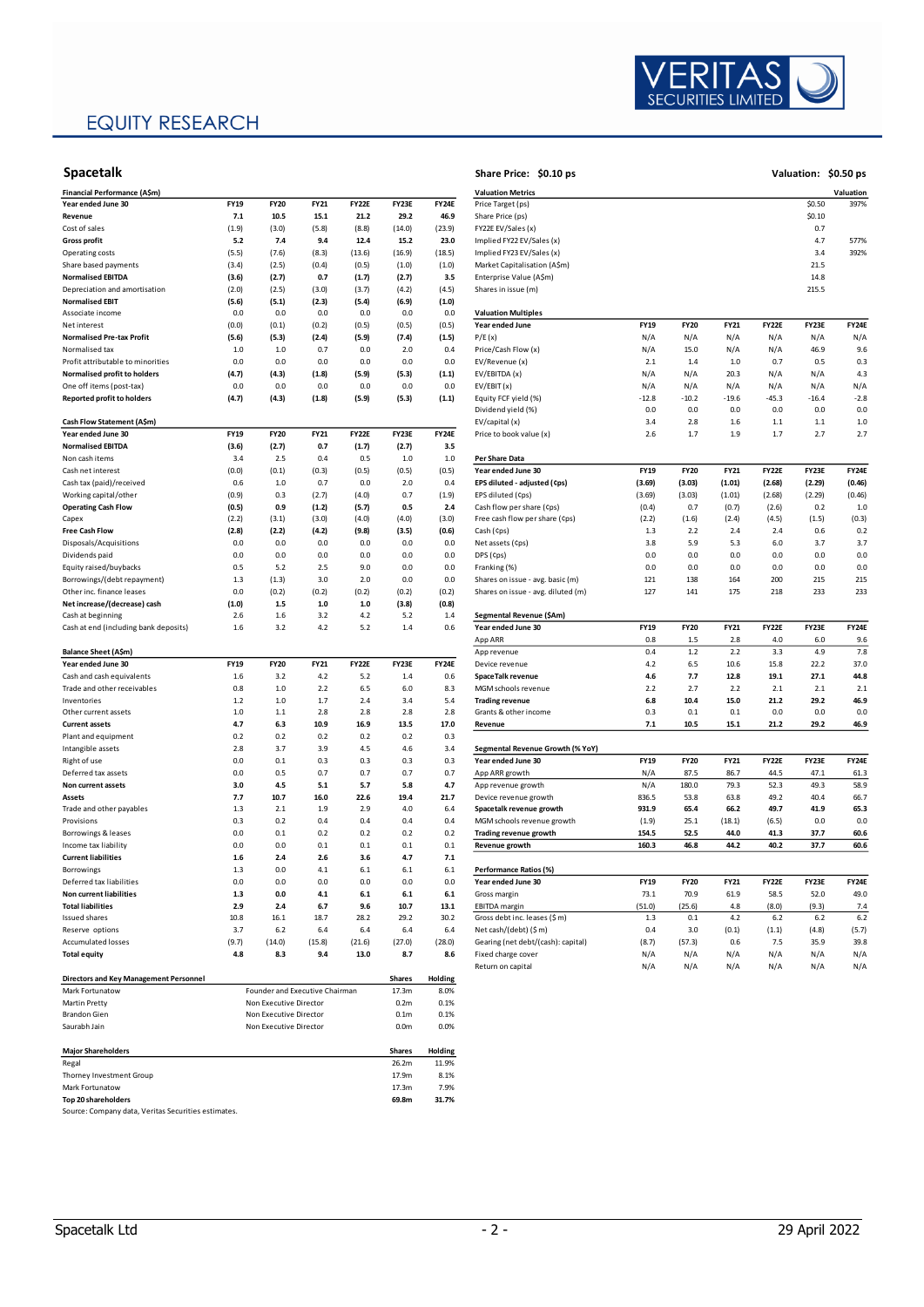

### **Getting the core Smartwatch business for next to nothing**

Spacetalk began its life as a company that provided a messing service for schools which informs parents via a chat-bot if their children do not turn up or are sick. As pricing pressure increased in the School Messaging Services (SMS) market the company launched a children's smartwatch business in October 2017. Smartwatches is forecast to generate \$19m revenue in FY22, 90% of our group revenue forecast. School Messaging Services remains highly profitable and provides unappreciated asset backing to an investment in Spacetalk.

We forecast the School Messaging Services will generate \$2.1m of revenue, \$2.0m of gross profit and \$1.8m of EBITDA in FY22 on a realistic allocation of costs to the respective segments noting that the business has just two staff. Note that Spacetalk statutory accounts allocate most of the group corporate and central costs to the SMS segment as it provided the foundation of the company.

We estimate the School Messaging Services is worth \$10m (5.5x EBITDA FY22E) and could be realistically sold to private equity or a competitor for its annuity like cash flows and dominant position in its niche market.

Adjusting Spacetalk's current valuation for its \$6.7m net cash position and the \$10m estimated value of School Messaging Services implies that the market is valuing the core Smartwatch business at less than \$5m or 2c per share (Figure 2). This is a business with forecast revenue of \$19m in FY22 and with estimated normalised EBITDA margins of 30% i.e. excluding growth costs. Note that the company is currently investing substantially in the business to expand distribution globally and develop future models.

Figure 2: Estimated stub value of Spacetalk's Smartwatch business

| Item                                                    | \$m    | \$ per share |
|---------------------------------------------------------|--------|--------------|
| SPA market capitalisation                               | 21.5   | 0.10         |
| Cash at 1H22                                            | $-9.7$ | $-0.04$      |
| Financial debt and leases at 1H22                       | 2.9    | 0.01         |
| <b>SPA Enterprise Value</b>                             | 14.8   | 0.07         |
| School Messaging Services (SMS) EV at 5.5x FY22E EBITDA | 10.0   | 0.05         |
| <b>Smartwatch implied Enterprise Value</b>              | 4.8    | 0.02         |
| Smartwatch revenue FY22E                                | 19.1   | 0.09         |
| Smartwatch normalised EBITDA margin (ex. growth costs)  | 30%    |              |
| Smartwatch normalised EBITDA in FY22E                   | 5.7    | 0.03         |
| Smartwatch EV/Revenue FY22E (x)                         | 0.3    |              |
| Smartwatch EV/normalised EBITDA FY22E (x)               | 0.8    |              |

Source: Company data, Veritas. Note: We exclude \$1.9m of warrants issued by SPA from debt in 1H22 as they are out of the money.

#### **A new major customer could triple group sales**

Spacetalk is currently operating at a sales run rate of approximately 100,000 smartwatch units annually. We estimate that a single substantial new customer like AT&T, Verizon or Walmart US could each sell >200,000 units annually. Note that Walmart has >4,000 stores in the US which at a sales rate of 1 unit per store per week would give more than 200,000 unit sales per year. Spacetalk has numerous top-tier reference customers including O2 (Telefonica), Sky UK, Telstra, Telenor and Elisa.

We see limited downside to the shares from here given the low implied value of the smartwatch business and the substantial optionality provided by existing and new distribution agreements.